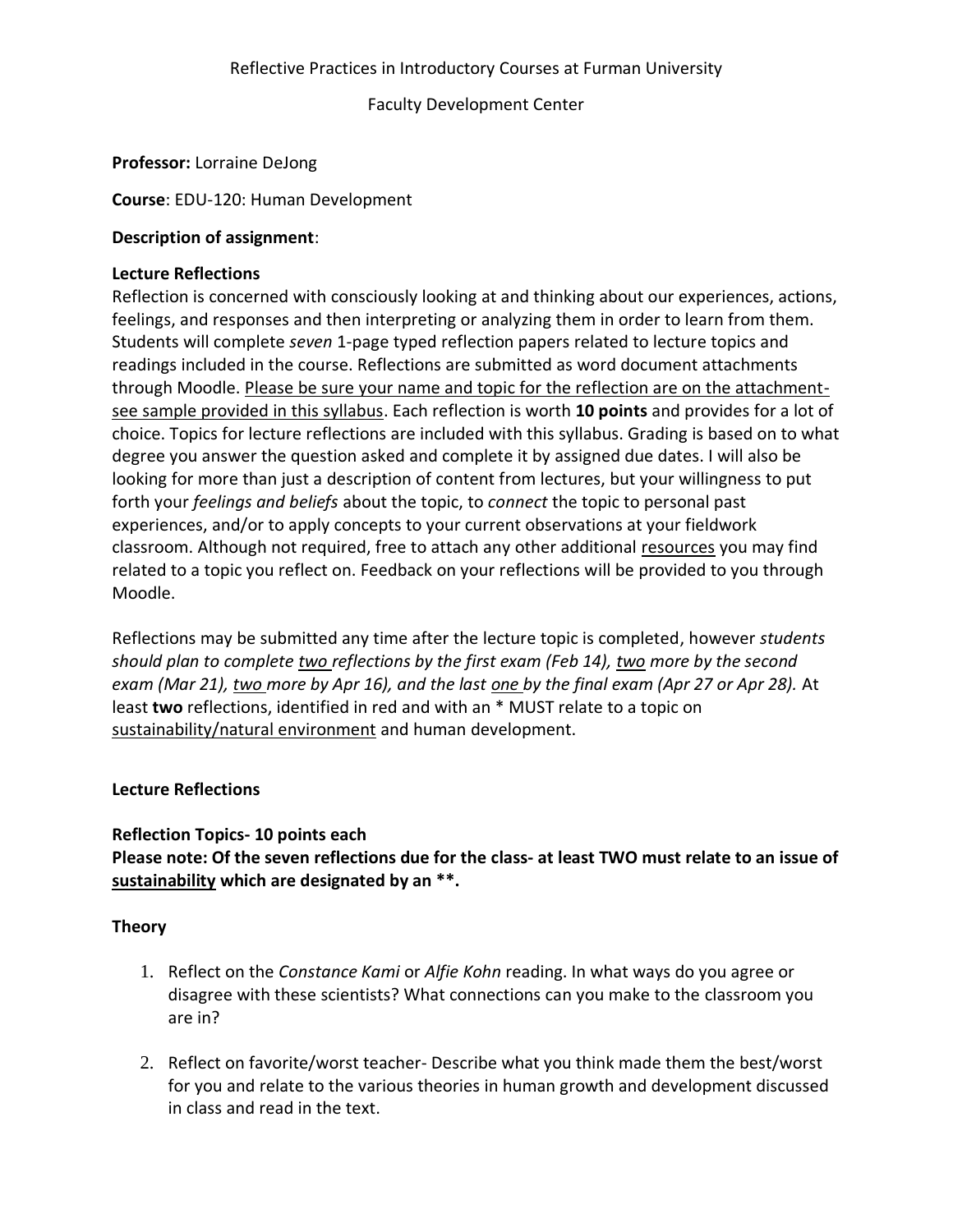#### Faculty Development Center

3. Reflect on how you think we can get more students to value sustainability and practice behaviors which support efforts at conservation. Explain which theories of human growth and development you think would be most helpful using the concepts related to the theories. \*\*

#### **Death and Dying**

- 4. Reflect on any personal experiences you may have had with death. What did you learn? How did your teachers and/or schools address the situation? Do you think more or less should have been done? Why? What do they think is the teacher's role in dealing with death related issues? Should death education be part of the curriculum for K-12? In what ways do you agree or disagree? Why?
- 5. There are several variables that individuals and families consider when deciding about burial options including religion, culture, cost, environmental issues of sustainability, etc. What do you think will be the issues you consider most when making this decision. Could you see yourself ever choosing green options that may be different from your birth family? Why or why not? \*\*

#### **Prenatal Development**

- 6. Reflect on the alternatives for coping with the problem of drug use during pregnancy identified in the reading packet- what options from the list provided in the course pack do you support or not support and why? Whose rights should dominate? Baby? Mother? Or Society?
- 7. Reflect on how far you think scientists and medical professionals should go in altering the genetic make-up of human beings. Consider eradication/correction of genetic diseases, gender selection, alteration of existing medical conditions, and physical trait selection.
- **8.** What is the best way to make pregnant women aware of the potential environmental toxins of pregnancy that could influence their child's development during this critical stage of development? Does a woman have a right to sue companies who pollute the environment in her community if her newborn child is born with developmental challenges created from these toxins? \*\*

**Please complete two reflections sent through Moodle from 2 of the three topics (Choices 1- 8)- theory, death and dying and prenatal by 5pm February 14.**

#### **Infant Development**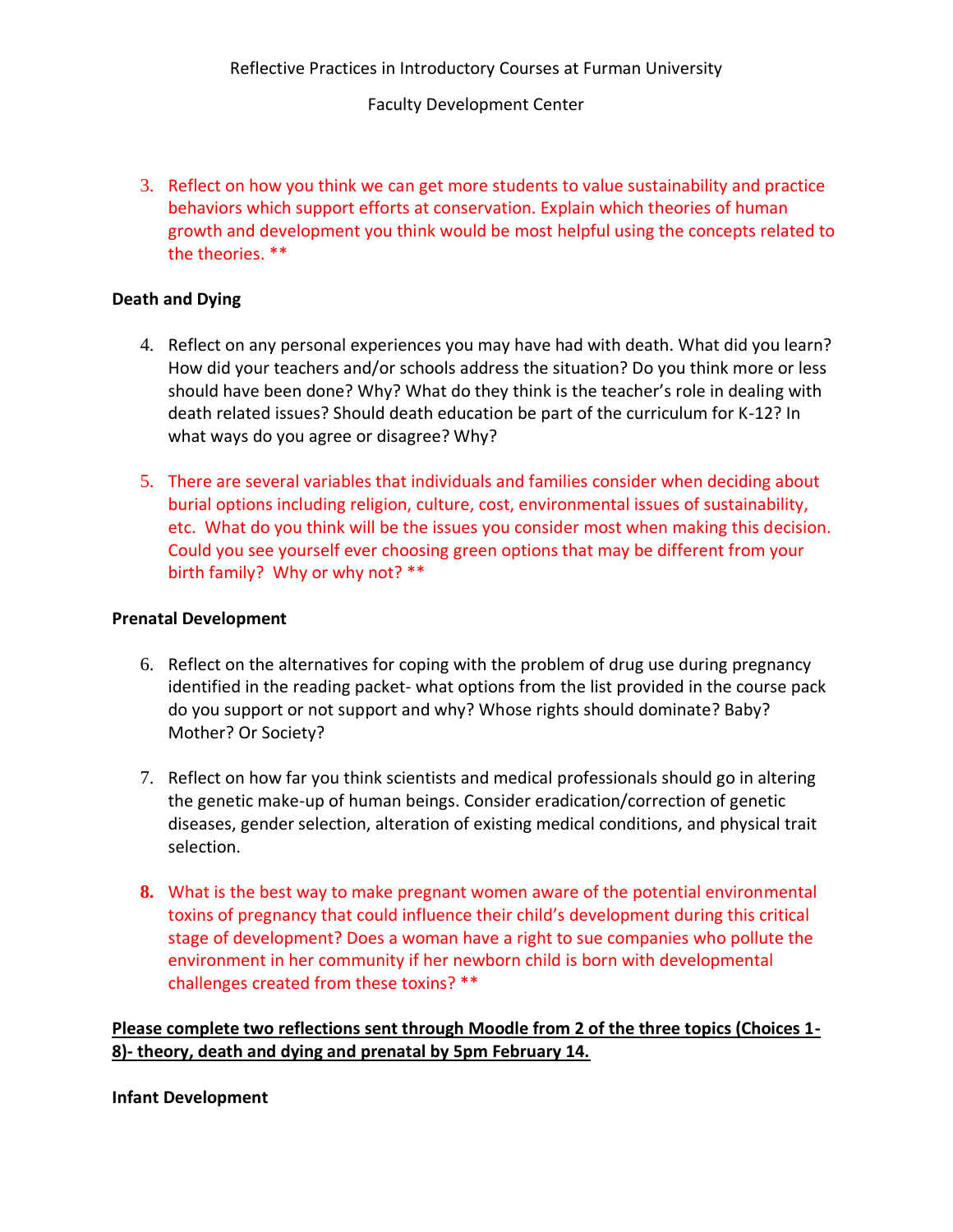### Faculty Development Center

9. Reflect on your assessment of the classroom community for the class you are assisting. Consider what you think the teacher has done or not done to help foster positive *attachment*  relations with students in the class using the findings from Mary Ainsworth's research. What does this teacher do well? What could be improved?

10.Reflect on the nine characteristics of your own *temperament* as described in the research by *Thomas and Chess*. What would you hope teachers would understand about you in relation to your own temperamental characteristics and temperamental group (easy, slow to warm up, difficult; mixed)?

11. Should American companies be promoting formula feeding for children in the United States and the developing world as opposed to breastfeeding? Why or why not? Reflect in relation to issues of sustainability here in the US and abroad? \*\*

12. To what extent does John Bowlby's theory of attachment and Mary Ainsworth's research relate to the development of *attachment to the land* as described by Richard Louv in his book, Last Child in the Woods? Give examples from your own experiences. To what extent have you witnessed this attachment relationship first hand? \*\*

### **Preschool Development**

- 13. Reflect on the behavioral management system used by the teacher in the classroom you are in using research scientist's *Diane Baumrind's* discipline classifications. Is the plan effective? Why or why not? Does one parenting style more likely result in "successful" children? Why/why not?
- 14. According to research, all kinds of play is important for the healthy development of both young children and adults (*Sara Smilansky and Mildred Parten*). In what ways do you believe play (or lack of) has influenced your own development (In as many domains as relevant) in either a positive or negative way based on your experiences?
- 15. In the class video and in his book, Last Child in the Woods, *Richard Louv* directly links the absence of nature in the lives of today's wired generation to some of the most disturbing childhood trends including obesity, attention disorders, and depression. Reflect to what extent you think this is true and the school's responsibility to help turn this trend around.

# **Complete two reflections sent through Moodle- one from infant-toddler, and one from preschool early childhood (choices 9-15) by 5pm March 21.**

**School-Age Development**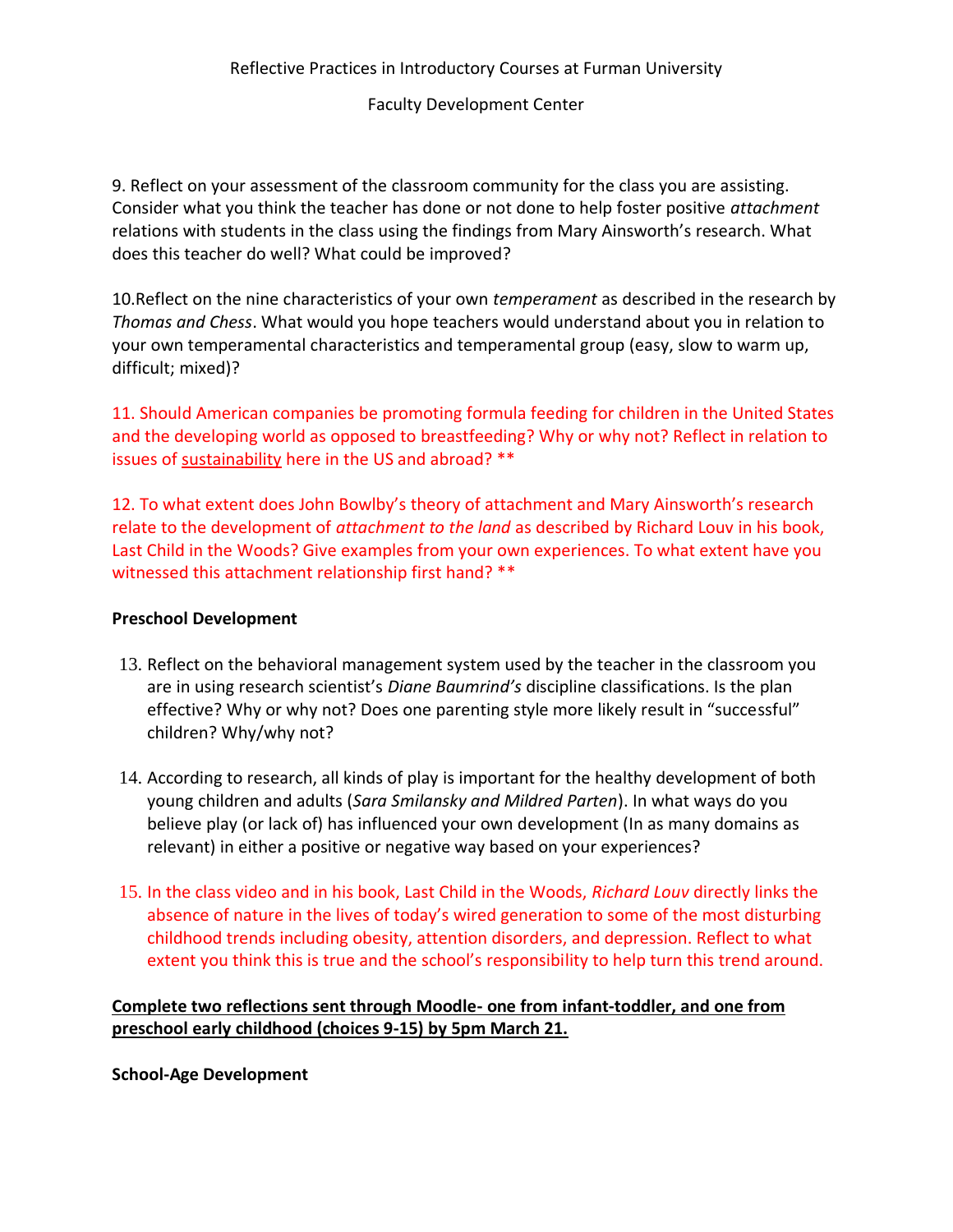## Reflective Practices in Introductory Courses at Furman University

#### Faculty Development Center

- 16. Using *Stanley Coopersmith's* theoretical model and *Susan Harter's research*, reflect on what you see taking place in the classroom that appears to foster, exaggerate and/or or hinder the development of student self-esteem. Discuss issues related to grades, retention, friendship, etc. Compare to what made you feel good about yourself when you were in school.
- 17. Reflect on the physical health and well-being of the students you are with. How does the teacher and school's behaviors toward good nutrition, exercise and healthy living compare with the research of *Julian Reed* and your own school experiences? Be specific of what you see and/or do not see in the school/classroom you are in.
- 18. Ask your teacher what curriculum content is presented to students at your school related to sustainability. Why is elementary school an important time for teaching this content? Whose responsibility is it during the elementary school years to teach about sustainability? Should all teachers teach aspects of sustainability or just selected teachers? Relate what your teacher says to any school experiences you had on this topic while in elementary school. \*\*
- 19. According to *Erikson*, the school age years are a time for students to develop mastery and industry in content areas the culture values. After watching the video on Japanese elementary school, and from your observations in the field (if you are assisting in an elementary school) reflect on what you think each culture values. What do you like about what you are seeing in each elementary school in terms of child development? What do you not like? Why is it important to examine practices of schools within the US and internationally?

### **Adolescence**

- 20. Puberty can be a stressful time for many teens. What aspects of puberty were especially difficult for you? What situations do you recall show that teachers do or do not have adequate knowledge and/or sensitivity for adolescent students when it comes to *puberty*? What should teachers of this age student try to remember given your experiences?
- 21. Reflect on your own progress towards *identity consolidation* as described by *James Marcia*. What domains are you still in moratorium in, which are you achieved, etc.? What college experiences do you believe have helped you move forward in any of the domains?
- 22. According to *Lawrence Kohlberg*, an individual may have reached formal operational thinking as per Piaget but may be at lower levels of moral development. Reflect on whether you believe this is true or not based on your own experiences.